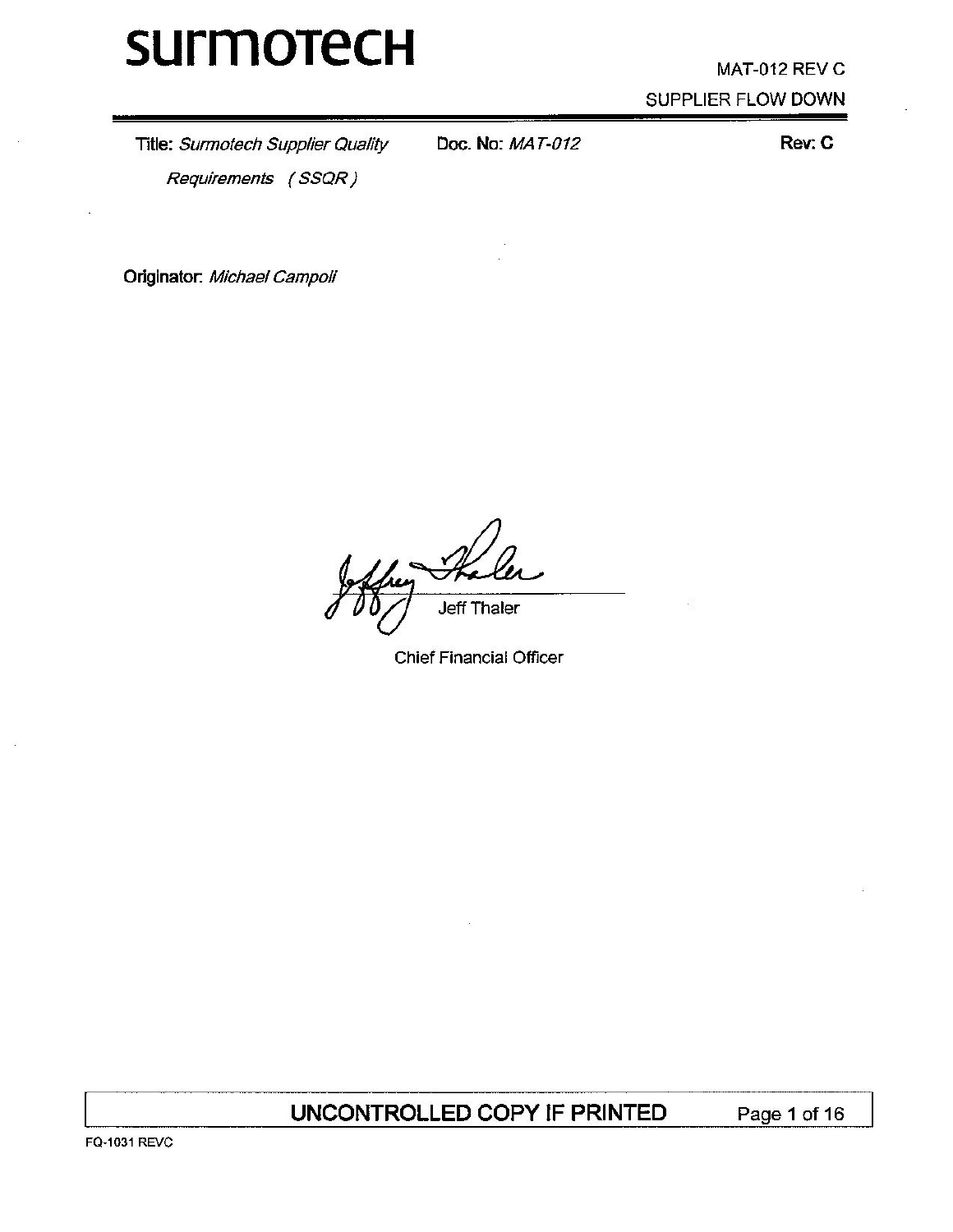#### **1.0 Purpose**

This document defines the quality requirements for suppliers and sub-tier sources associated with a purchase order.

#### **2.0 Scope**

This document applies to all suppliers and purchase orders for purchased product or services associated with Surmotech, LLC

#### **3.0 Reference Materials**

3.1 Surmotech Supplier Quality Requirements ( SSQR)

**SSQR 1:** Minimum Surmotech Supplier Requirements **SSQR 2:** Printed Circuit Board Requirements **SSQR 3:** Requirements for Test Specimens **SSQR 4:** Solder Analysis **SSQR 5:** Manufacturer/Distributor C of C and Traceability **SSQR 6:** AS9102 First Article Inspection **SSQR 7:** Surmotech Source Inspection **SSQR 8:** Special Process Control Requirements

#### **4.0 Definitions/Acronyms**

- 4.1 **SSQR:** A Surmotech Supplier Quality Requirement is a specific requirement for documentation or services which extends beyond the Purchase Specification (PS) and which the supplier is contractually bound to meet.
- 4.2 **Surmotech:** Surmotech, LLC
- 4.3 **PO:** Purchase Order
- 4.4 **PS:** Purchase Specification
- 4.5 **MRB:** Material Review Board
- 4.6 **Class I (Major Change):** Class I changes are those changes that may affect the performance, quality, reliability, radiation (when specified) or interchangeability of the product. Acquiring activity approval is required if specified by contract.
- 4.7 **Class II (Minor Change):** Class II changes are all changes except Class I and Class III changes (e.g. conformance to the military specification revision, vendor metallization mask change, package height change within the envelope tolerances of the detail drawing, etc.). Control procedures, records, and rationale for the changes should be kept available for review.
- 4.8 **Class III (Editorial Change):** Class III, editorial changes are those changes to documentation necessary to ensure the understanding and execution of the affected document (e.g., format changes, spelling, word identity, etc.). Change documentation history for Class III type changes should be kept available for onsite review.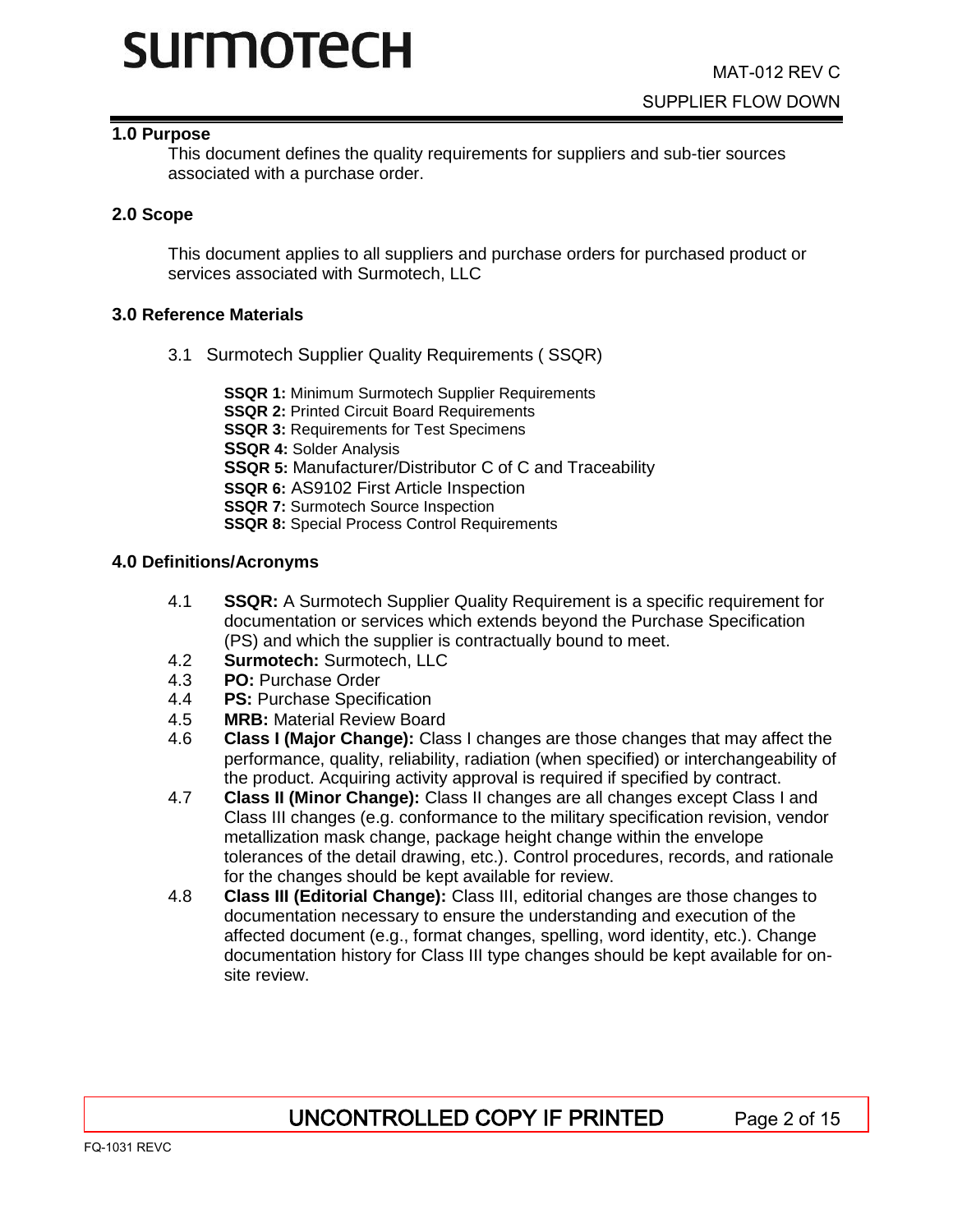## **SSQR 1: Minimum Surmotech Supplier Quality Requirements**

## **a) Certificate of Compliance (C of C)**

Material supplied on this purchase order shall conform to requirements stated therein, and shall be accompanied by a C of C, which must contain the following information:

- Surmotech purchase order number, purchase order revision, line item number,
- Part number of item (as specified on the purchase order), revision, quantity
- Drawing or specification number and revision if different than the Surmotech part number and revision.
- If applicable, the supplier shall also furnish a C of C specifically stating the material(s) provided conform to applicable safety agency requirements.
- Serial number(s), date code(s), lot, batch, heat number(s), must be recorded when applicable.
- Cage Code (if applicable)
- Authorized agent's name, title and date (N/A for distributors

A lot is defined as a homogenous quantity of parts/material received and controlled as a single procurement transaction.

The supplier or distributor shall provide a certificate of conformance with each shipment of items delivered to Surmotech. The certificate shall state that the supplier and/or the original manufacturer has performed all inspections and required tests identified on the Surmotech Purchase Order and the delivered items meet all of the requirements identified on the Surmotech Purchase Order.

Completion of this Certificate shall not modify or limit any representations, warranties or commitments made or in any way that affect the obligation of Seller to perform strictly in accordance with the provisions of the Purchase Order.

#### **b) Configuration Management**

The parts, materials, processes used to build the product on this PO are controlled by Surmotech. Suppliers must notify Surmotech of any changes to product, processes, suppliers, and facilities. No changes may be made unless approved in writing by authorized Surmotech personnel. Copies of specifications, standards, and drawings required by suppliers and sub-contractors in connection with specific procurements may be obtained from the Surmotech buyer.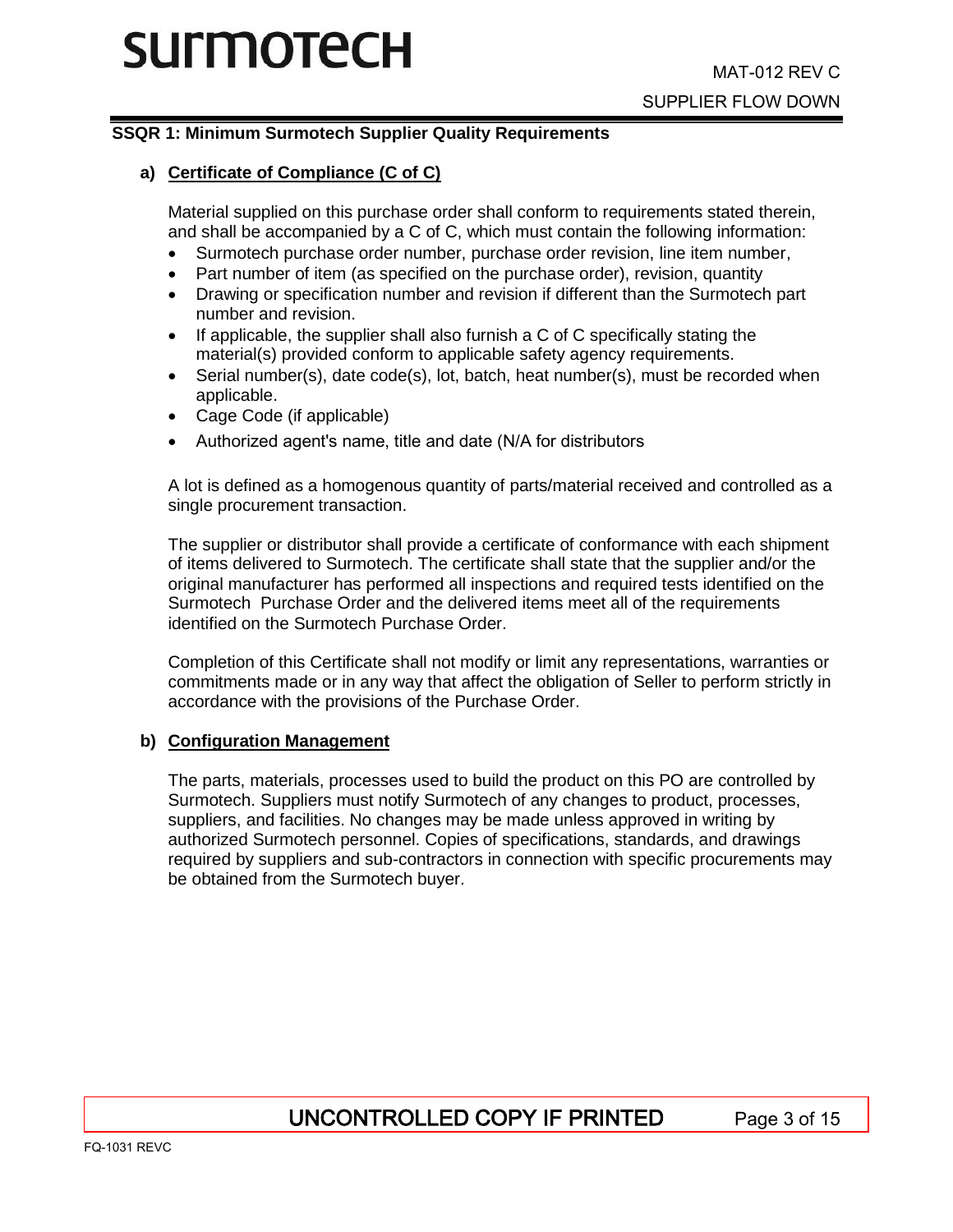## **c) Supplier Discovered Nonconforming Material**

All material(s) provided are to be supplied in conformance with drawings, and specifications as required in the PO. Unless specified in the PO, the supplier and their subcontractors do not have authority to process "Use-As-Is", "Repair", "Standard Repair Procedures (SRP)" or "Non-SRP" via their MRB. These dispositions, as well as deviations and request for waivers, shall be submitted for approval prior to delivery of the product. If the MRB authorizes the deviation, a written Deviation Request / Authorization shall be issued to the supplier. This form must accompany the nonconforming material when shipped.

### **d) Packaging**

Material supplied under this PO must be packaged in accordance with specific direction provided on attached drawings or specifications. If not specified, the supplier is responsible for packaging the product in such a manner as to protect the material from the hazards of contamination or physical damage encountered in transport, general handling, storage, and issue.

Regardless of such direction, the supplier continues to be responsible for protecting material from the hazards of contamination or physical damage encountered in transport, general handling, storage, and issue. If additional packaging is required to provide said protection, the supplier must provide it, or contact their Surmotech buyer for explicit directions.

If an ESD symbol is contained within the PS then material shipped on this order shall be packaged and labeled as Electro Static Sensitive (ESDS). Parts are to be protected from corrosion or oxidation, for example, packaged with desiccant when applicable

### **e) Records**

Records of manufacture, qualification, inspection and test, and traceability shall be maintained by the supplier and made available for review. Such records shall be maintained for at least **10** years, unless otherwise specified. The records shall indicate the nature and number of observations, the number and type of deficiencies found, the quantities approved and rejected and the nature of corrective action taken, as appropriate.

Prior to disposal of any such records, supplier shall offer such records to Surmotech.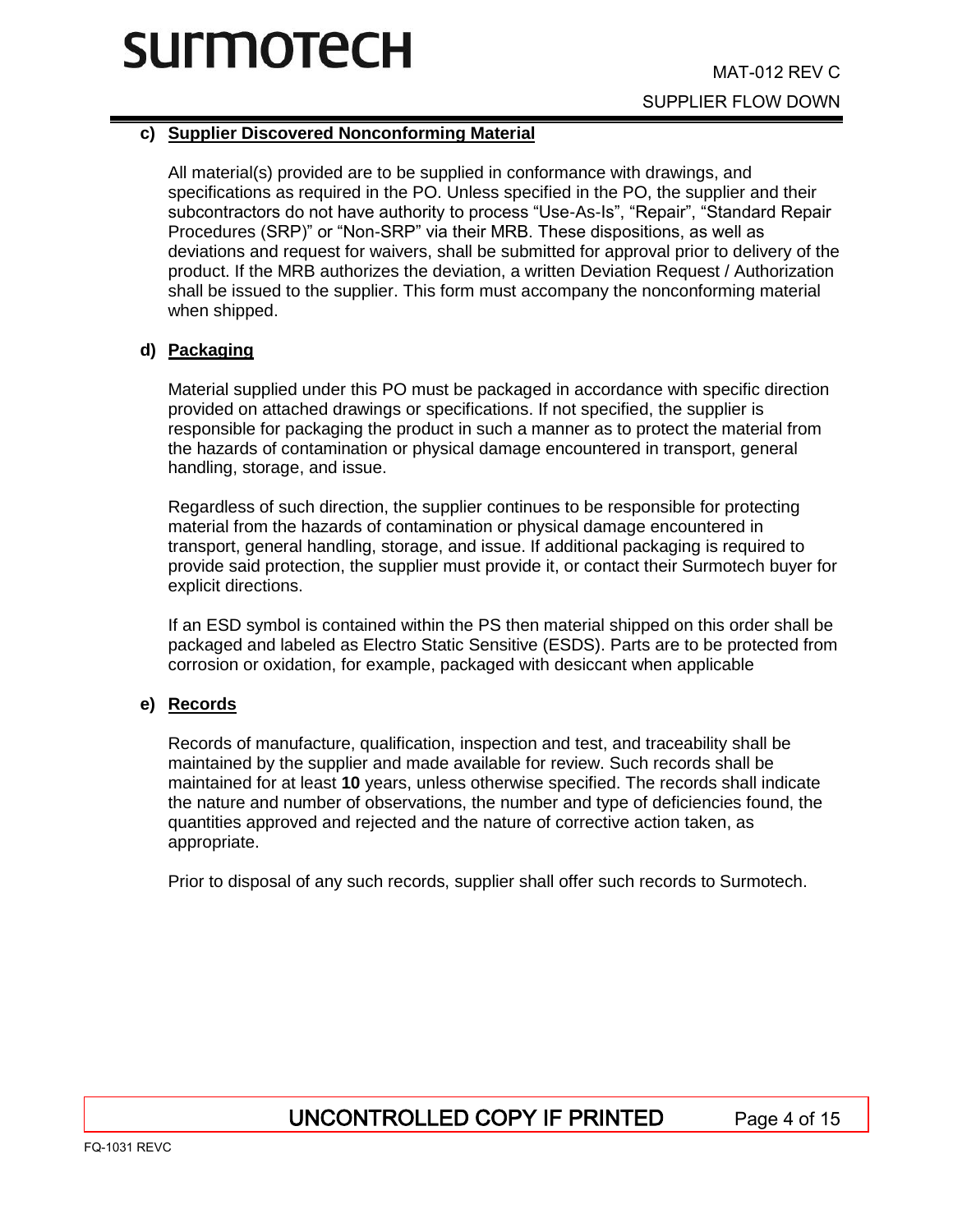## **f) Inspection and Testing (unless otherwise specified)**

Material shall be subjected to inspection after receipt, as necessary, to assure conformance to purchase order requirements. Inspection and testing shall be prescribed with clear, complete and current instructions. The instructions shall assure inspection and test of materials, work in process and completed articles, as required, by the item specification and the purchase order. In addition, criteria for approval and rejection of product shall be included.

When requested, inspection and/or tests required to prove full conformance of a line item to purchase order requirements must be recorded and provided. If the material requires Surmotech source inspection, the data must be made available for review by the Surmotech Quality Representative prior to delivery. The data submitted shall cover the lot of material being shipped.

When critical characteristics are documented on the PS, the supplier is required to measure those characteristics and supply variables data with the product.

If critical characteristics are not identified, the supplier is required to retain the inspection results for all other characteristics outlined on the PS on a pass/fail basis unless otherwise noted.

The aforementioned inspection results shall include at minimum:

- o Quantity of product checked
- o Characteristics checked
- o Whether or not the product is within the tolerances specified in the PS

All inspection results shall be made available upon request. When applicable, inspection results may be reported in the Supplier's standard format; a copy of existing records is acceptable, unless otherwise noted on the PS. Surmotech reserves the right to reinspect the product upon receipt. Compliance with this SQR does not exonerate the supplier from ensuring that all characteristics meet the PS. To facilitate rapid retrieval of the test data, the test data should be enclosed in the same container as the product when applicable. (Certified Suppliers and Distributors are exempt from this requirement)

Sampling inspection procedures used by the Supplier to determine quality conformance of supplies shall be described in the Supplier's inspection system and shall comply with industry sampling practices. If supplier's sampling process is internally developed they must demonstrate their ability to comply with industry statistical methods proven over time. If sampling instructions are described in the Surmotech purchase order or technical documents within the purchase order, the Supplier shall assure that the purchase order requirements are complied with. The sampling plan utilized by the supplier must be documented on the inspection and test data.

# UNCONTROLLED COPY IF PRINTED Page 5 of 15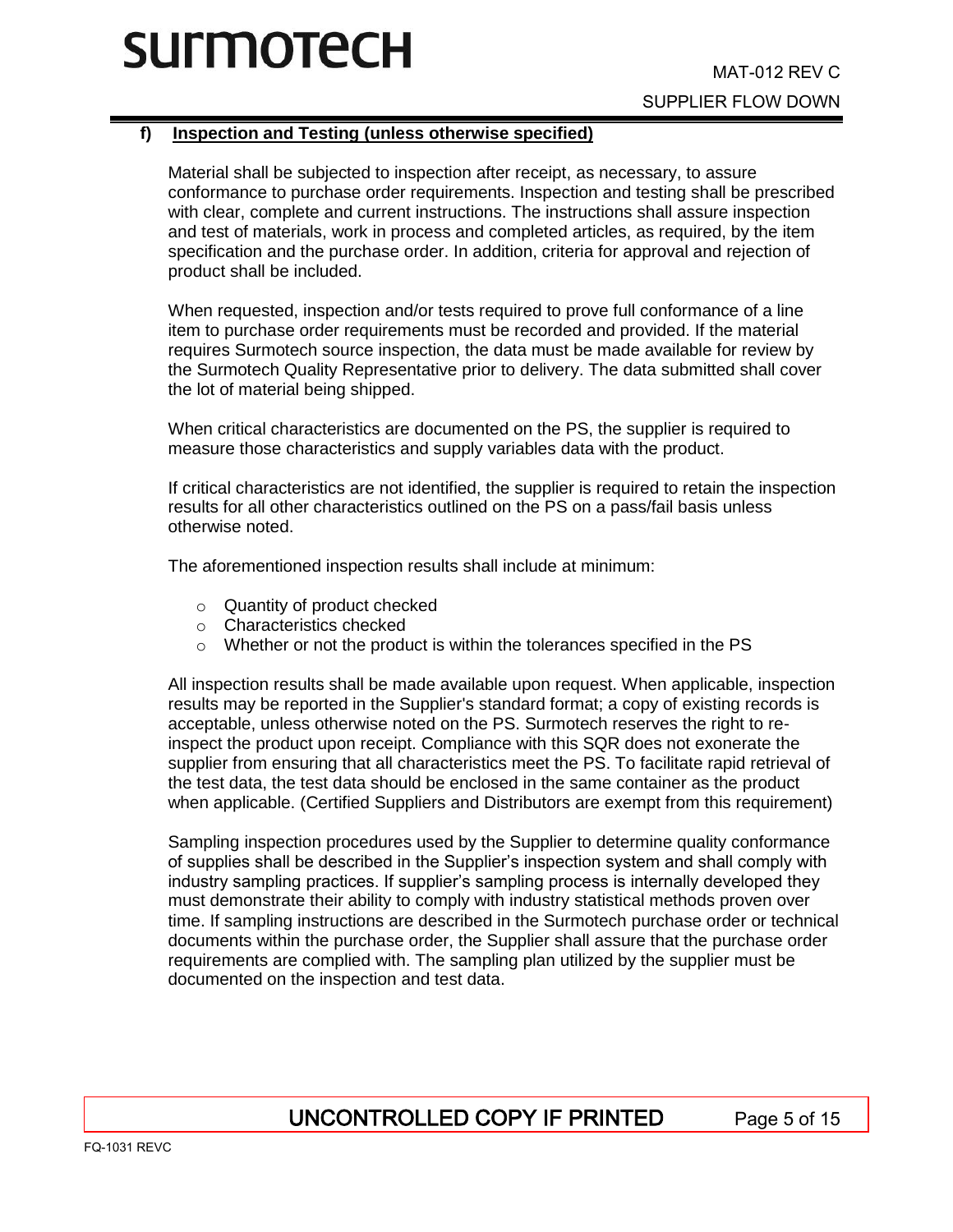## **g) Calibration System Requirements**

The Supplier shall provide and maintain gages and other measuring and testing devices necessary to assure that supplies conform to the technical requirements. In order to assure continued accuracy, these devices shall be calibrated at established intervals against certified standards considering areas of uncertainty which have known valid relationships to national standards. If production tooling, such as jigs, fixtures, templates and patterns used as a media of inspection, such devices shall also be proved for accuracy at established intervals. Calibration of inspection and test equipment shall be performed with standards that have certifiable traceability to NIST.

## **h) Quality System Requirements**

The Supplier's Quality Systems must comply with ISO 9001 Quality System Requirements or the supplier must show evidence of developing systems towards compliance.

In addition Distributors shall (where applicable):

- $\circ$  Maintain an approved and/or qualified manufacturers list (QPL) or for source listed on the purchase order.
- $\circ$  Have available and use the Government Qualified Products List (QPL) and the Government Qualified Manufacturers List (QML).
- $\circ$  Procure all Military specification parts from QPL sources. Define and stipulate in Distributor's purchase order to the manufacturer, applicable Surmotech I and/or Military specifications and related requirements.

## **i) Right of Entry Provisions**

These provisions shall allow Surmotech; it's Customer, and Regulatory Agencies the right of entry to the applicable areas of all facilities, at any level of the supply chain involved with the order, to determine and verify the quality of work, records, and materials. During performance of this order, the suppliers quality inspection system, manufacturing processes, inventory control and lot traceability and quality records are subject to review, verification and analysis by an authorized customer / Government or Regulatory representative. This also applies to the supplier's subcontractors. The seller shall, at no additional cost, supply inspection records, and, when requested, perform or repeat selected inspection and / or tests which are required by purchase order, drawing, specification, statement of work, or inspection instruction.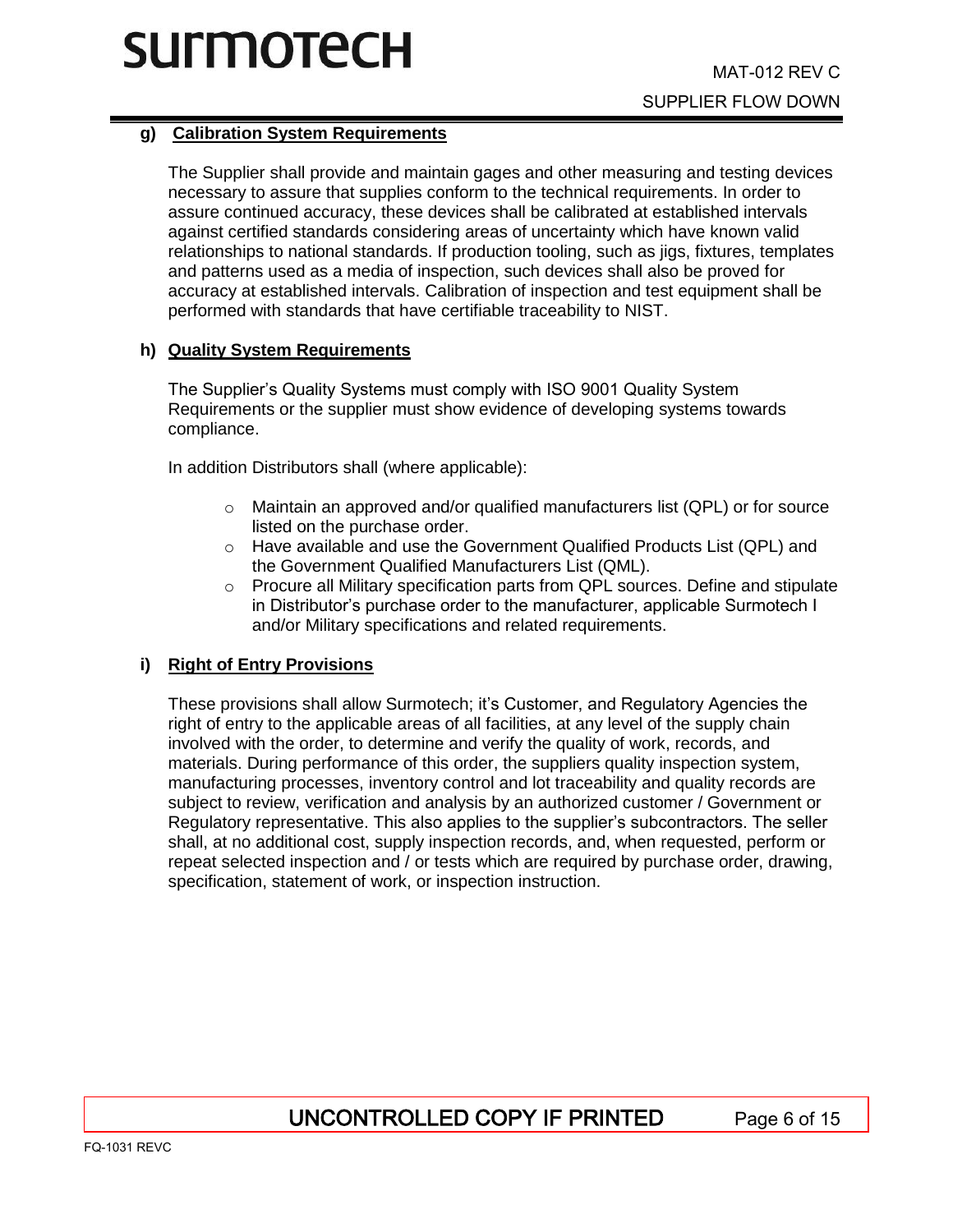# **j) First Article Inspection - Initial Sample Inspection Report (FAI/ISIR)**

A completed ISIR must accompany the first manufactured lot of a new product. The ISIR must be completed on product manufactured with the actual process utilized for production. The ISIR is a complete inspection of every characteristic on at least three samples of a lot. The inspection must be performed in accordance with the PS, report actual variable measurements where possible. To facilitate rapid retrieval of the ISIR, it should be enclosed, where possible, in the same container as product. (Distributors are exempt from this requirement)

## **k) Requirement Flow Down**

Suppliers are required to flow down all applicable requirements in the PO to sub-tier suppliers, including key characteristics as required. When required by customers, any change that is regarded as a Class I change cannot be implemented without approval from Surmotech as well as the specific customer that the product is being built for. At a minimum, all sub-tier suppliers must notify Surmotech of any Class II changes. All changes either Class I or Class II refer only to the product and the specific process used to construct the product. Personnel changes and changes within a site are not included if NO impact is made to fit, form or function.

## **l) Shelf Life**

At time of Surmotech receipt, material must have a minimum of 80% of its original shelf life remaining, as defined by the manufacturers' expiration date.

Components destined for Printed Circuit Board mounting shall have manufacturer date codes of no more than 5 years in age.

# UNCONTROLLED COPY IF PRINTED Page 7 of 15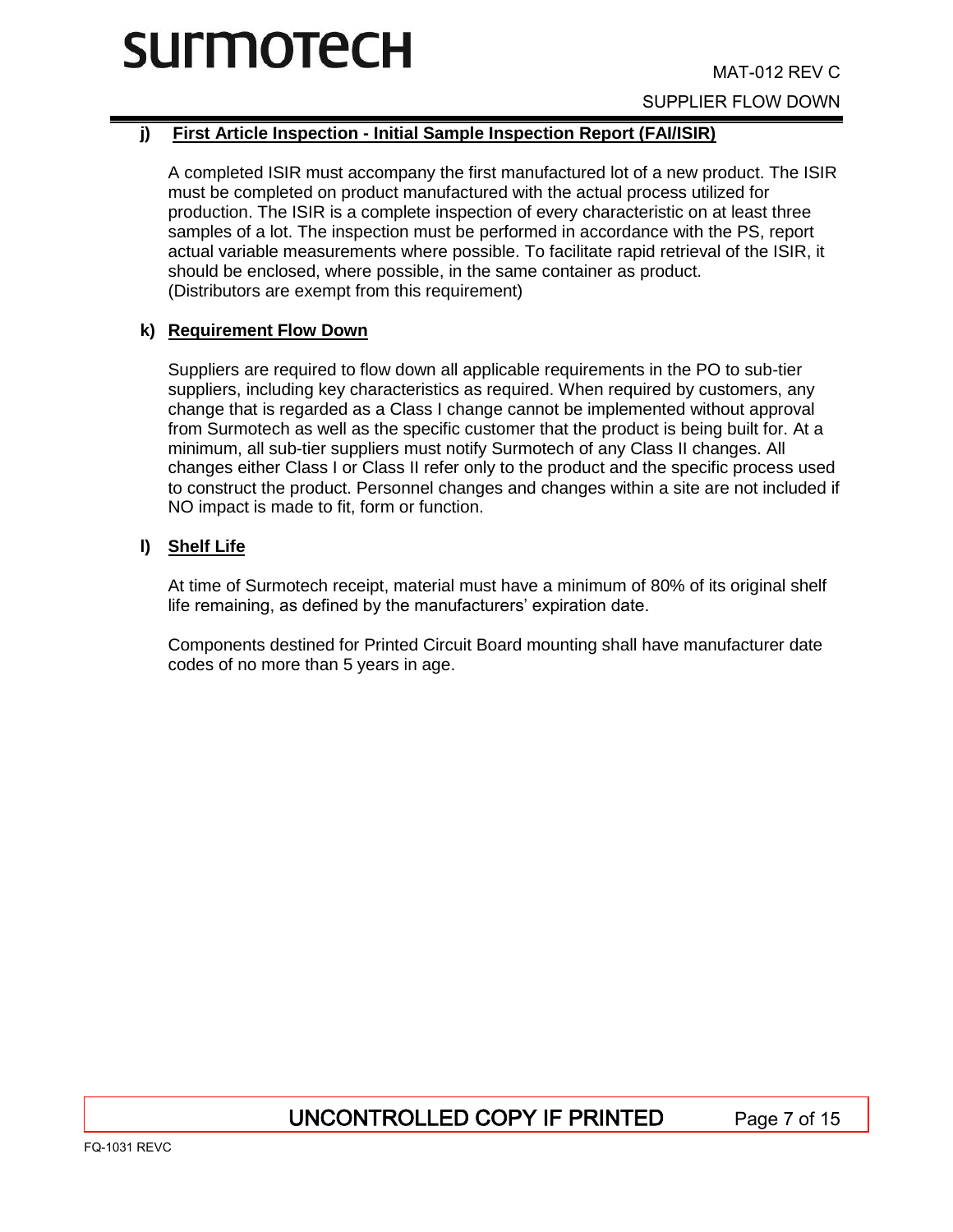## **m) Foreign Object Debris/Damage (FOD) Prevention**

Whenever FOD entrapment or foreign objects can migrate, the Supplier shall maintain a FOD prevention program. Prior to closing inaccessible or obscured areas and compartments during assembly, the Supplier shall inspect for foreign objects/materials and ensure no FOD exists. The supplier shall ensure tooling, jigs, fixtures, and test or handling equipment, are maintained in a state of cleanliness and repair sufficient to prevent FOD. By delivering items, the supplier shall be deemed to have certified that such items are free from any foreign materials that could result in FOD. The supplier's quality program shall include FOD preventive practices and packaging.

## **n) Customer Furnished Material**

When material is furnished by Surmotech/ Surmotech Customer, the supplier's procedures shall include, as a minimum:

- o Examination upon receipt, consistent with practicability, to detect damage in transit
- o Inspection for completeness and proper type
- o Periodic inspection and precautions to assure adequate storage conditions and to safeguard against damage from handling and deterioration during storage
- o Functional testing, either prior to or after installation, or both, as required by the purchase order; to determine satisfactory operation
- o Identification and protection from improper use or disposition
- o Verification of quantity
- $\circ$  ESD safe handling where applicable

### **o) Root Cause and Corrective Action**

The Supplier shall take prompt action for containment and to correct assignable conditions which have resulted or could result in the submission of nonconforming material to Surmotech.

When it is determined that the supplier is responsible for the nonconformance of material, the supplier shall respond to Surmotech request for a supplier's corrective action.

### **p) Process Controls**

Process control procedures shall be an integral part of the inspection system when such inspections are a part of the specification or the contract. The Supplier shall notify Surmotech of changes in product and/or process definition and where required, obtain Surmotech approval. Statistical Process Control (SPC) is the preferred method of validating these areas.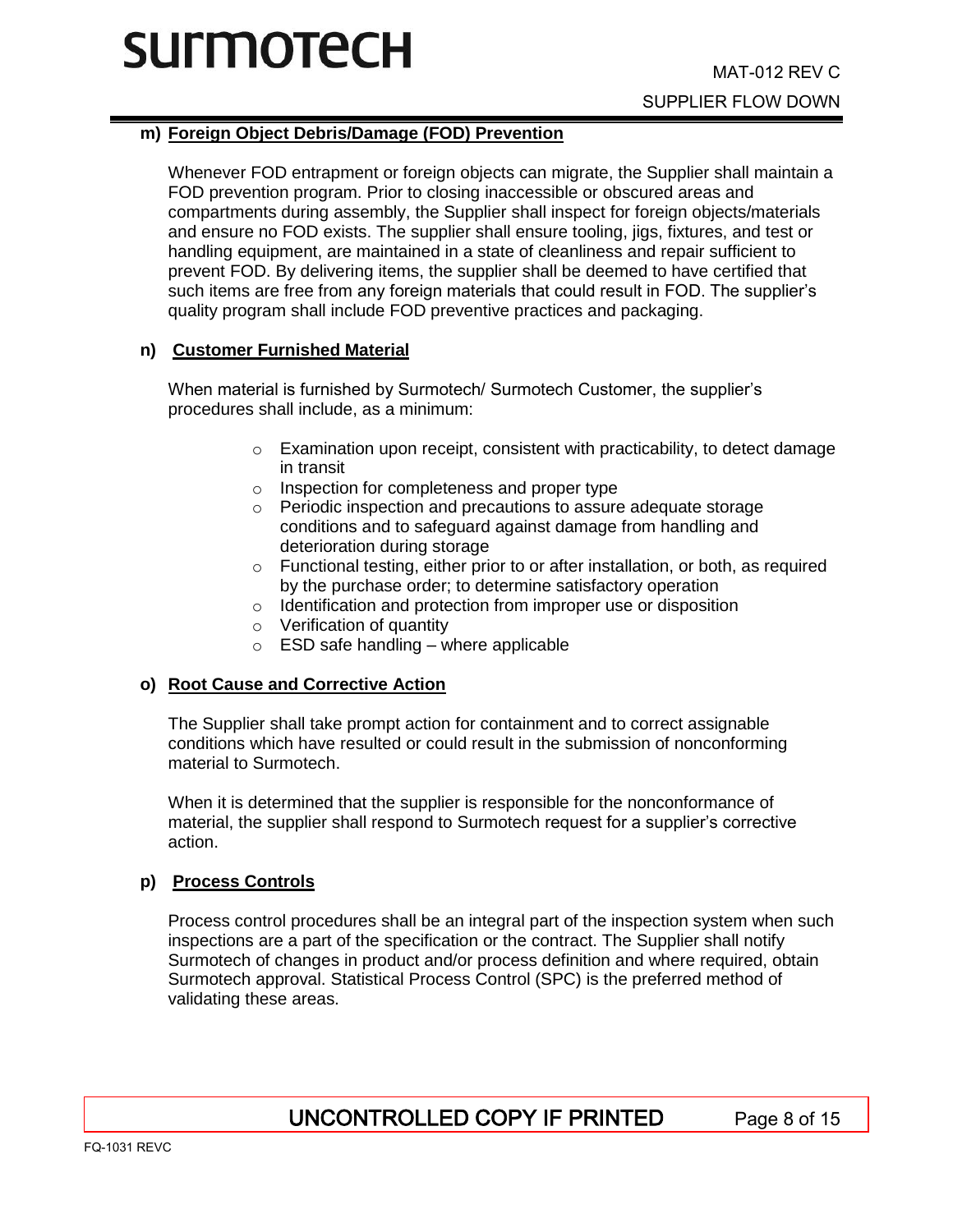# **q) Electrostatic Control Plan (ESD) and Moisture Sensitive Components (MSL)**

When product is considered to be susceptible to electrostatic damage, the Supplier must take necessary precautions to ensure static sensitive items or repair services to static sensitive items are protected from electrostatic discharge events. Additionally, the supplier shall have an ESD Control Program Plan and artifacts available for review. It is recommended the ESD Control Program Plan follow the guidelines of ANSI ESD S20 20-(current revision), titled "ESD Control Handbook for Protection of Parts, Assemblies and Equipment's" and shall include procedures, personnel training, records and calibration of ESDS testing equipment. The supplier's ESDS program, including the procedures, is subject to Surmotech customer review throughout the period of this contract. The supplier is responsible for ensuring that product is manufactured, tested, identified and handled in accordance with ANSI ESD S20 20-2014.

Where original manufacturer's specification denotes that a component is susceptible to damage via exposure to moisture, the guidelines identified in J-STD-033 Handling, Packing, Shipping and Use of Moisture/Reflow Sensitive Surface Mount Devices shall apply.

## **r) Affirmative Action, Local/State/Federal Regulations**

If applicable, this contractor and subcontractor shall abide by the requirements of 41 CFR 60-1.4(a), 60-300.5(a) and 60-741(a). These regulations prohibit discrimination against qualified individuals based on their status as protected veterans or individuals with disabilities, and prohibit discrimination against all individuals based on their race, color, religion, sex or national origin. Moreover, these regulations require that covered prime contractors and subcontractors take affirmative action to employ and advance in employment individuals without regard to race, color, religion, sex, national origin, protected veteran status or disability.

Additionally, Surmotech suppliers are responsible to follow all local, state and federal regulations governing their respective business models.

## **s) End of Life Notification (EOL) / Obsolescence**

It is the supplier's responsibility to monitor the life cycle status and availability of parts and/or materials through the duration of the contract. Parts/material determined to be unavailable or identified as "unavailable for new designs" shall be reported to the Surmotech buyer. EOL notification must be submitted to Surmotech year prior to the last time ship date with a minimum of 6 months for order placement. The written notification must include:

- o EOL part number
- o EOL part name
- o Reason for part discontinuation
- o Last time buy date
- o Last ship date
- o Equivalent/alternate product if available

# UNCONTROLLED COPY IF PRINTED Page 9 of 15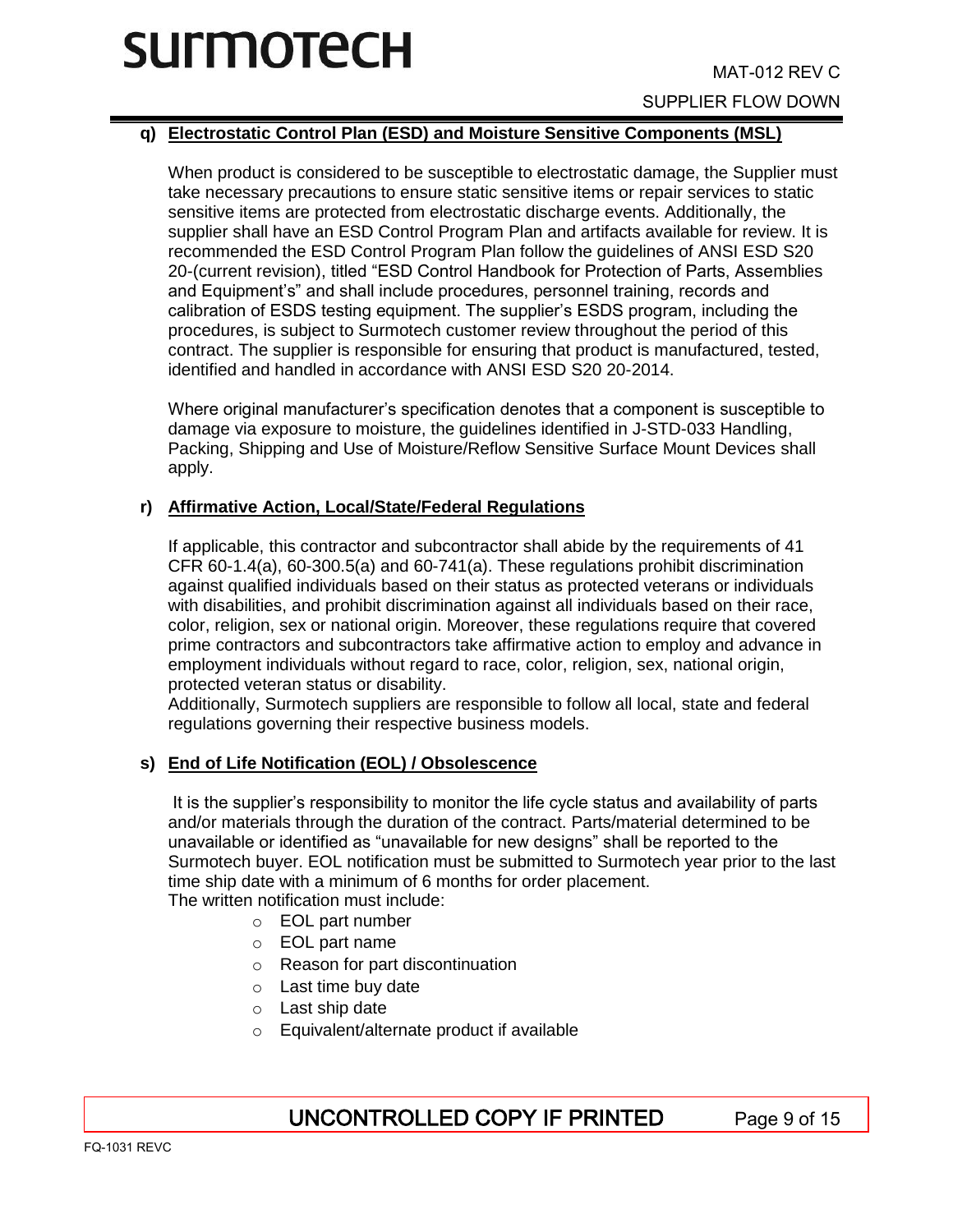# **t) RoHS Exemption**

When required by the PS, product(s) supplied under this PO must be compliant to the Restriction of Hazardous Substance (RoHS) Directive.

PO's specifically requesting non-ROHs complaint components/processes must be processed without material substitution.

#### **u) No Substitutions**

Surmotech supplied material is provided for this PO. No substitutions allowed.

### **v) Supplier Awareness**

Supplier must ensure that persons in their organization and their suppliers are aware of:

- their contribution to product or service conformity;
- their contribution to product safety;
- the importance of ethical behavior.

### **w) Counterfeit Parts Prevention**

For purposes of this clause**, "Genuine Work"** consists of those parts delivered under this Contract that are the lowest level of separately identifiable items (e.g. articles, components, goods and assemblies). "Counterfeit Work" means Work that is or contains items misrepresented as having been designed and/or produced under an approved system or other acceptable method. The term also includes approved Work that has reached a design life limit or has been damaged beyond possible repair, but is altered and misrepresented as acceptable. Supplier agrees and shall ensure that Counterfeit Work is not delivered to Surmotech. All parts delivered and/or used in the manufacture of deliverable products shall be from the Original Component Manufacturer (OCM)/ Original Equipment Manufacturer (OEM) or their franchised distributor. Parts shall not be used or reclaimed and misrepresented as new. Parts shall not be acquired from independent distributors or brokers unless customer authorization is obtained. (See SQR 17) Supplier shall immediately notify Surmotech with the pertinent facts if the supplier becomes aware or suspects that it has furnished Counterfeit Work. The supplier must have a certification from the OCM/ OEM, and that certification shall be delivered with each lot/ shipment. In the event that Work delivered under this Contract constitutes or includes Counterfeit Work, the Supplier shall, at its expense, promptly replace such Counterfeit Work with Genuine Work conforming to the requirements of this Contract. The Supplier shall also be liable for all costs relating to the removal and replacement of Counterfeit Work, including without limitation, costs of removing Counterfeit Work, of reinserting replacement Genuine Work and of any testing necessitated by the reinstallation of Genuine Work after Counterfeit Work has been exchanged. This clause applies in addition to any quality provision, specification, statement of work or other provision included in this Contract addressing the authenticity of Work. To the effect that such provisions conflict with this clause, this clause prevails. The supplier shall have a counterfeit detection process that is similar to, and meets the intent of, SAE standard AS5553, Counterfeit Electronic Parts, Avoidance, Detection, Mitigation, and Disposition. Suppliers of higher level assemblies shall flow this requirement down to all their sub-tier

# UNCONTROLLED COPY IF PRINTED Page 10 of 15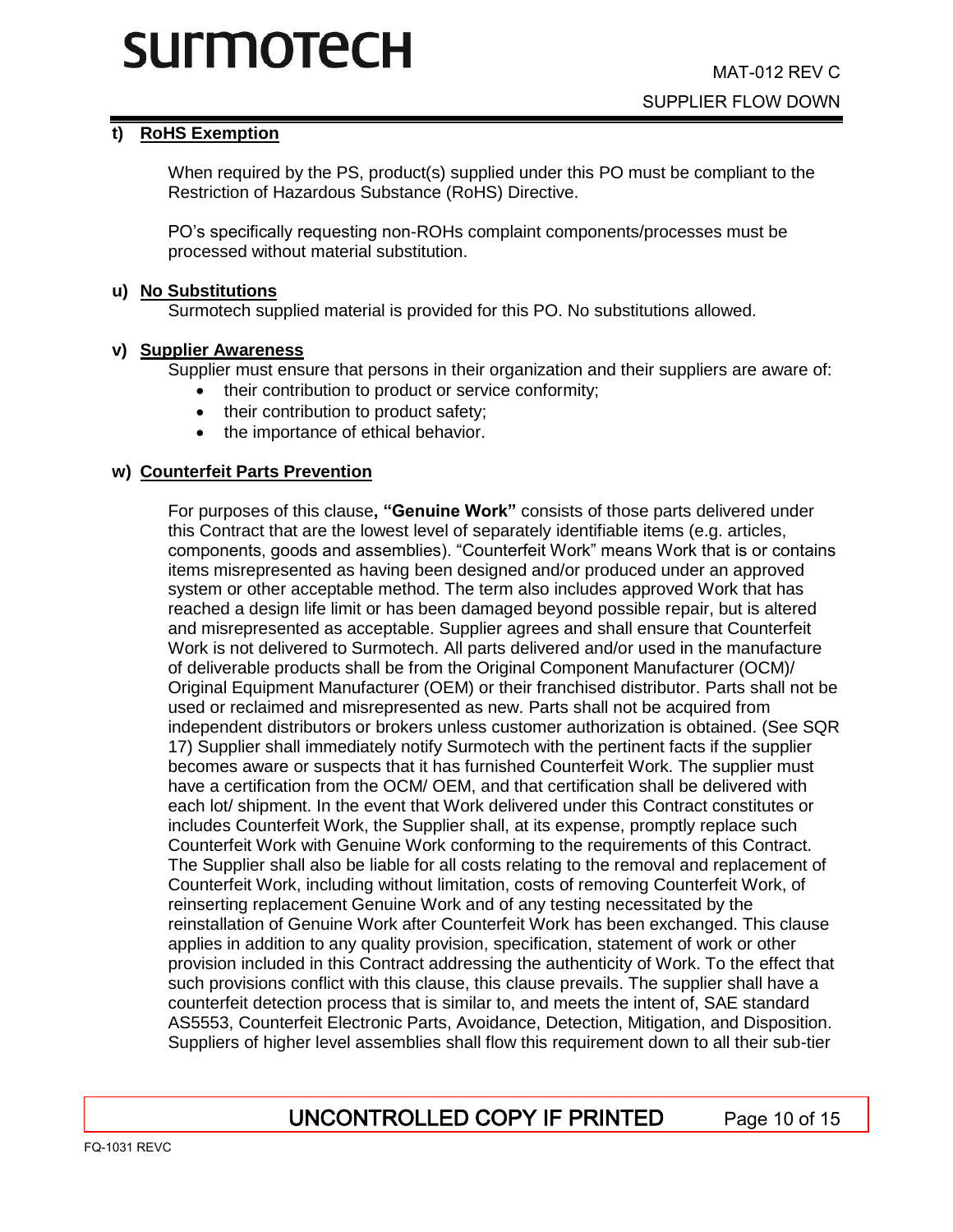suppliers to prevent the inadvertent use of counterfeit parts and materials. The Electronic Components Association (ECA) link may be used to determine authorized sources.<http://www.eciaauthorized.com/>

The Seller shall participate in the Government Industry Data Exchange Program (GIDEP) monitoring and acting on GIDEP reports which affect product delivered to the Buyer. When suspect or confirmed counterfeit item(s) associated with this purchase order are discovered the Seller shall issue a GIDEP report and shall ensure suspect counterfeit items are not delivered to Surmotech.

Distributors must certify that; for obsolete (Out of Production) items, materials and/or parts furnished to Surmotech are from sources that:

- $\circ$  Were approved at the time of item manufacture (drawing-based items), and
- $\circ$  Can validate the authenticity of the item, based on part number and/or manufacturer's identification marking (MIL spec. items)

Otherwise, the Distributor shall notify the Surmotech Buyer prior to acceptance of the Purchase Order, so a decision can be made on the purchase.

### **x) Safety Data Sheet (SDS)**

As applicable for chemicals, solvents, expense materials, etc., the supplier shall furnish an SDS with the first shipment. If the material and/or the SDS have been revised, the supplier must furnish a revised SDS with the next shipment. If a material does not require an SDS per OSHA 29 C.F.R 1910.1200 Hazard Communication one need not be provided.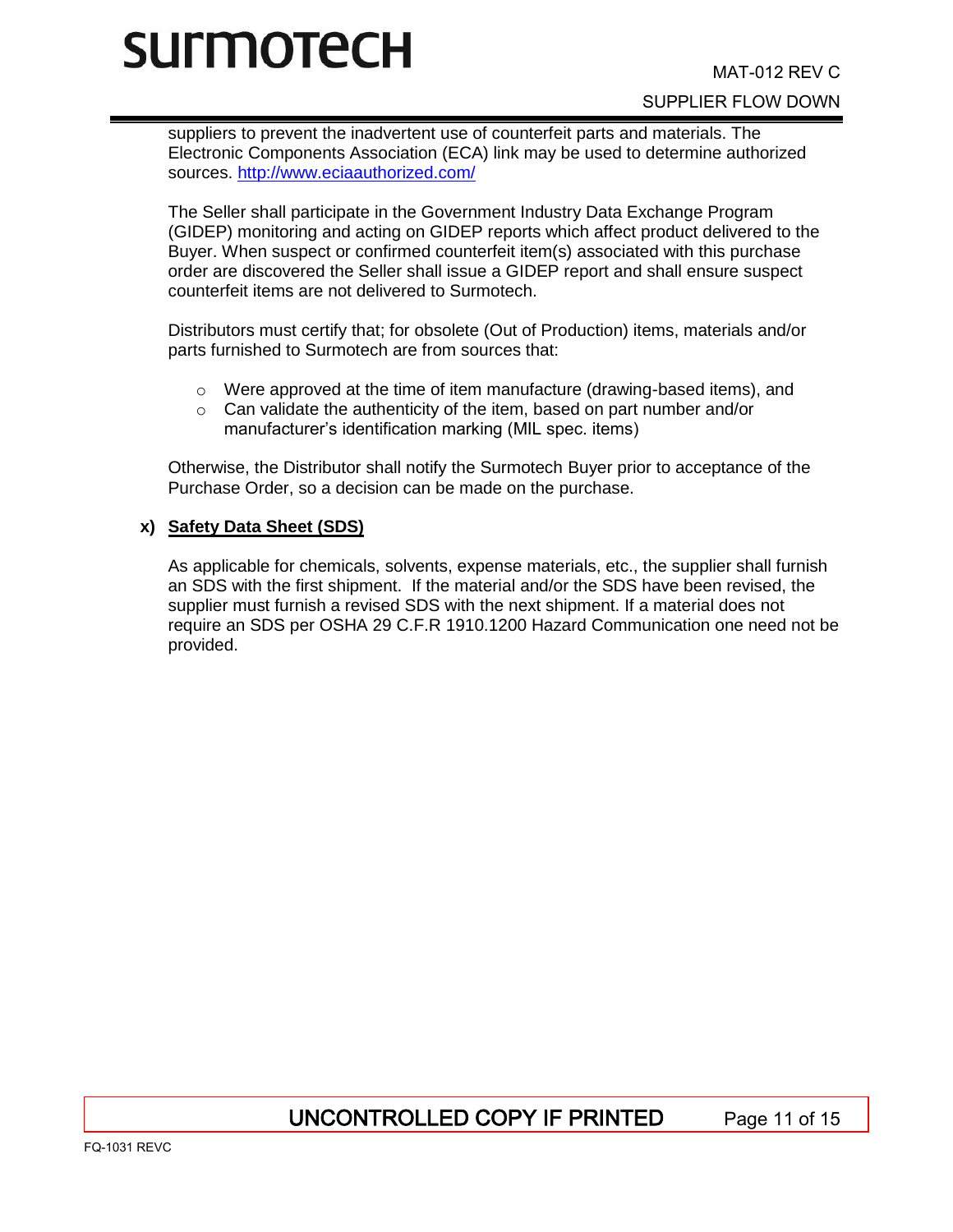### **SSQR 2: Printed Circuit Board Requirements**

Surmotech requires approval of all panel arrays before production. Please contact Tori Parry at [tparry@surmotech.com](mailto:tparry@surmotech.com) or Hailey Hill at [hhill@surmotech.com](mailto:hhill@surmotech.com) and copy appropriate buyer (as noted on the PS) with any board or step & repeat approvals / issues.

Surmotech requires the following tests / reports for circuit board shipments:

- o Certificate of Conformance (required every shipment)
- o Electrical Test Certificate (required every shipment)
- o Final Product Inspection Report (required every shipment)
- Micro-Section Analysis Report w/Physical Cross Section Sample (required every shipment)
- o Ionic Contamination Test Report
- o Surface Finish XRF Test Report
- o Solder Sample

### **SSQR 3: Requirements for Test Specimens**

A test specimen (e.g. production method, number, storage conditions) shall be submitted for design approval, inspection, investigating or auditing. The PO will describe the test specimen requirements

#### **SSQR 4: Solder Analysis**

A copy of the supplier or manufacturer's test report containing process temperature data and chemical analysis data must be supplied with each lot.

### **SSQR 5: Manufacturer/Distributor C of C and Traceability**

Certificate of Conformance (C of C) from original manufacturer is required. The C of C must contain the following information:

- $\circ$  Manufacturer's name, cage code number and/or address, and part number, or if applicable
- o Distributor/service provider name, cage code, and/or address, and part number
- o The original country where part was manufactured

Seller must certify that all materials and/or parts furnished to satisfy the requirements of this Purchase Order are from original equipment manufacturers, authorized franchised distributors for the items, or subcontractors to whom the requirements of this attachment are made applicable.

Distributors must identify material and maintain traceability to Manufacturer's part number, lot number, and date code of all electronic and electrical parts, raw material and mechanical machined parts, semiconductor devices, integrated circuits, and passive electrical components

# UNCONTROLLED COPY IF PRINTED Page 12 of 15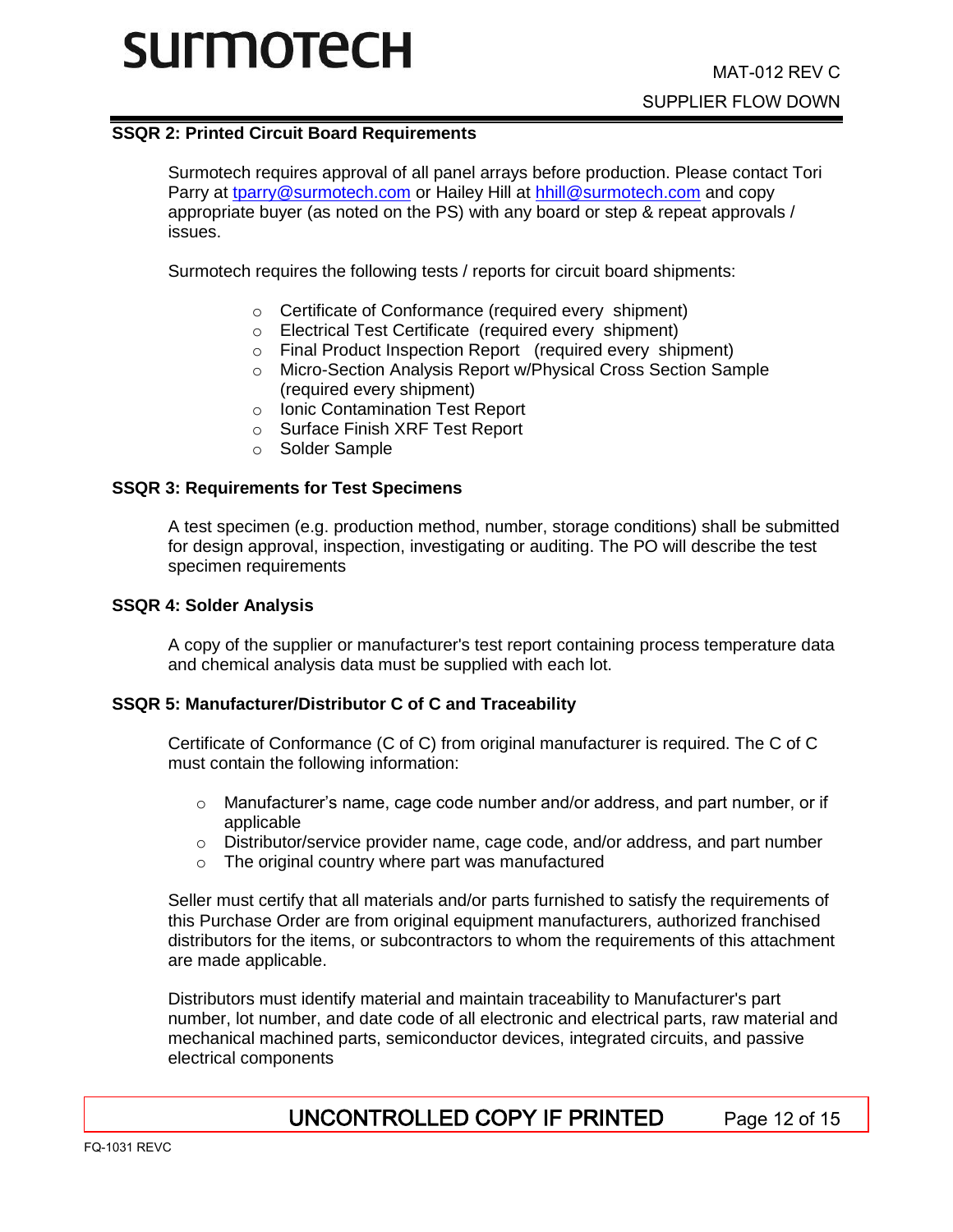#### **SSQR 6: AS9102 First Article Inspection**

Supplier shall perform a complete first article inspection to applicable drawings, specifications, technical instructions, processing tooling, inspection and test equipment in accordance with the guidelines below to assure the product is compliant with the requirements of this purchase order.

FAI applies to one piece from the first production run, unless otherwise set forth in this purchase order through written waiver by quality assurance.

Supplier is responsible for determining the method of performing FAI and shall use a form that contains all required information as specified in SAE AS9102.

The FAI requirement, once invoked, shall continue to apply even after initial compliance. Any or all of the following events requires re-accomplishment of a full, or a delta / partial FAI for affected characteristics: (note: if none of the following conditions are applicable at the time of product delivery, first article inspection is not required.)

- o A change in the design affecting form, fit, or function of the part
- $\circ$  A change in manufacturing source(s), processes, assembly line, inspection method(s), location, tooling, or materials
- o A change in numerical control program or translation to another media
- o A natural or man-made occurrence which may adversely affect the manufacturing process
- o All repeat builds on production parts when more than two years has elapsed (or as otherwise directed in the purchase order) since the last production item was produced
- $\circ$  When required as part of corrective action for a part number with repetitive rejection history

Supplier shall segregate and identify the FAI unit in a separate container when delivering to Surmotech. The FAI report is to accompany the FAI unit.

Supplier shall assure that discrepancies and non-conformances, if any, discovered during the FAI are documented and dispositioned by the appropriate material review board (MRB). (Suppliers MRB for supplier designed and Surmotech customer MRB for Surmotech/Customer Design) First Article reports for items controlled by CAD files as referenced in the item drawing shall record all dimensions listed on the drawing. A CAD file dimension not listed on the drawing is only to be documented in the inspection report when its respective tolerance is called out on the drawing.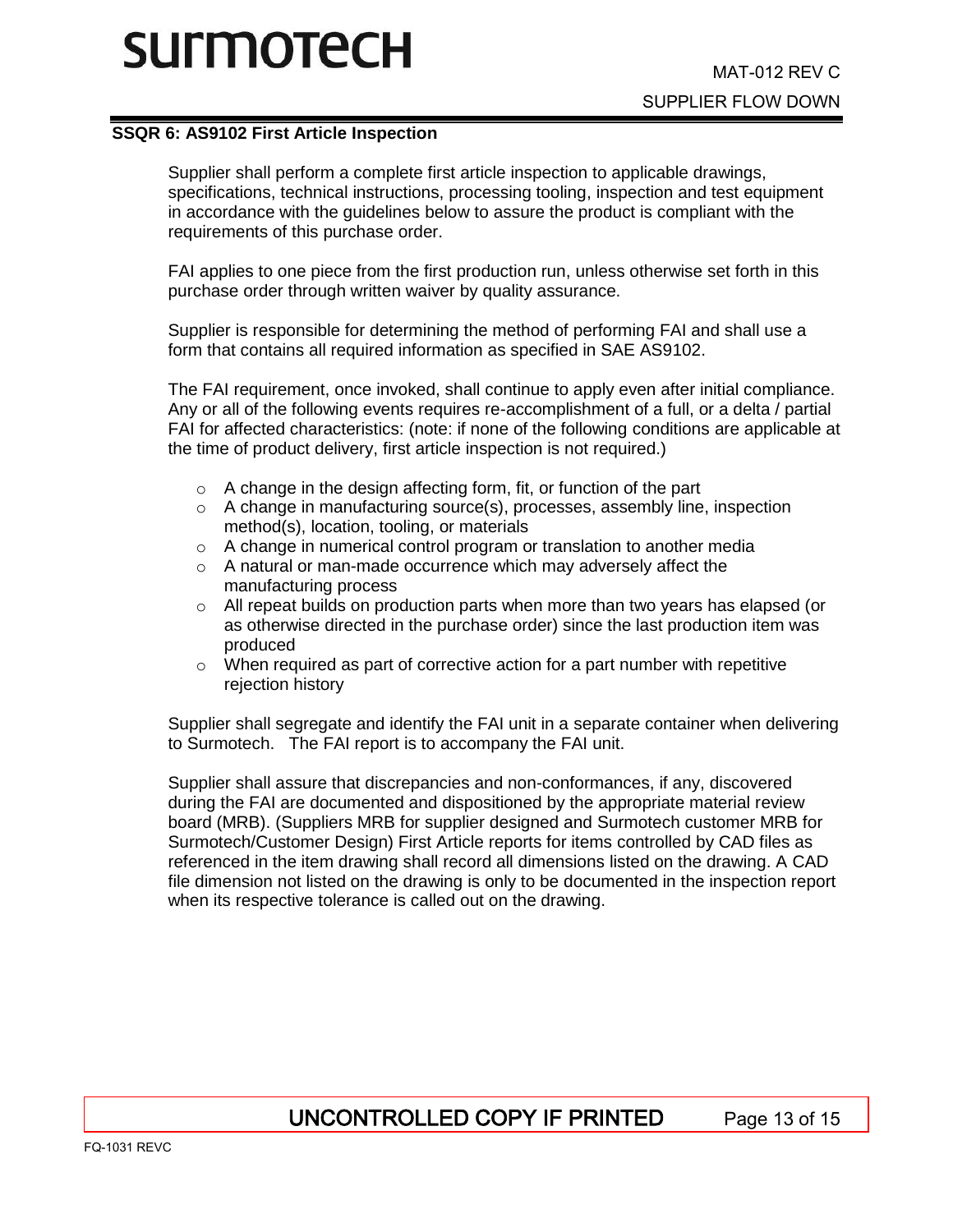#### **SSQR 7: Surmotech Source Inspection**

Surmotech Source Inspection is required for all products and services supplied on this purchase order prior to any shipments.

Supplier shall have completed all necessary processing and inspections, and must assure readiness for source inspection in advance of notification to Surmotech.

The supplier shall provide no less than forty-eight (48) hours advance notice to the Surmotech Representative to permit scheduling of source inspection.

The supplier shall furnish, at no cost to Surmotech, acceptable facilities and equipment. All associated documentation, including drawings, a copy of the purchase order, test procedures, production records and test records, must be made available to Surmotech during source inspection activities.

Evidence of the completed Surmotech source inspection shall accompany each shipment where Surmotech source inspection was performed.

In the event that Surmotech waives this source inspection requirement, Surmotech will provide this waiver in writing. A copy of such waiver shall accompany the applicable shipments.

#### **SSQR 8: Special Process Control Requirements**

A Special Manufacturing Process is a process where it is not possible to assure, by typical verification techniques, that product integrity is achieved by the process. The Seller shall certify that these processes such as but not limited to plating, painting, radiography, welding, heat-treating, cleaning, electroplating, anodizing, chemical films, etc. were performed in accordance with specification requirements. The certificate shall identify the products processed, the Procurement Agent's Purchase Order number, and the applicable specifications (including revision letters or numbers) to which the processes conform and the date and the name of the agency that performed the process if other than the Seller.

Personnel performing special processes such as soldering, wire-wrap, crimping, lugging, and welding will require certification in accordance with commercially accepted standards.

# UNCONTROLLED COPY IF PRINTED Page 14 of 15